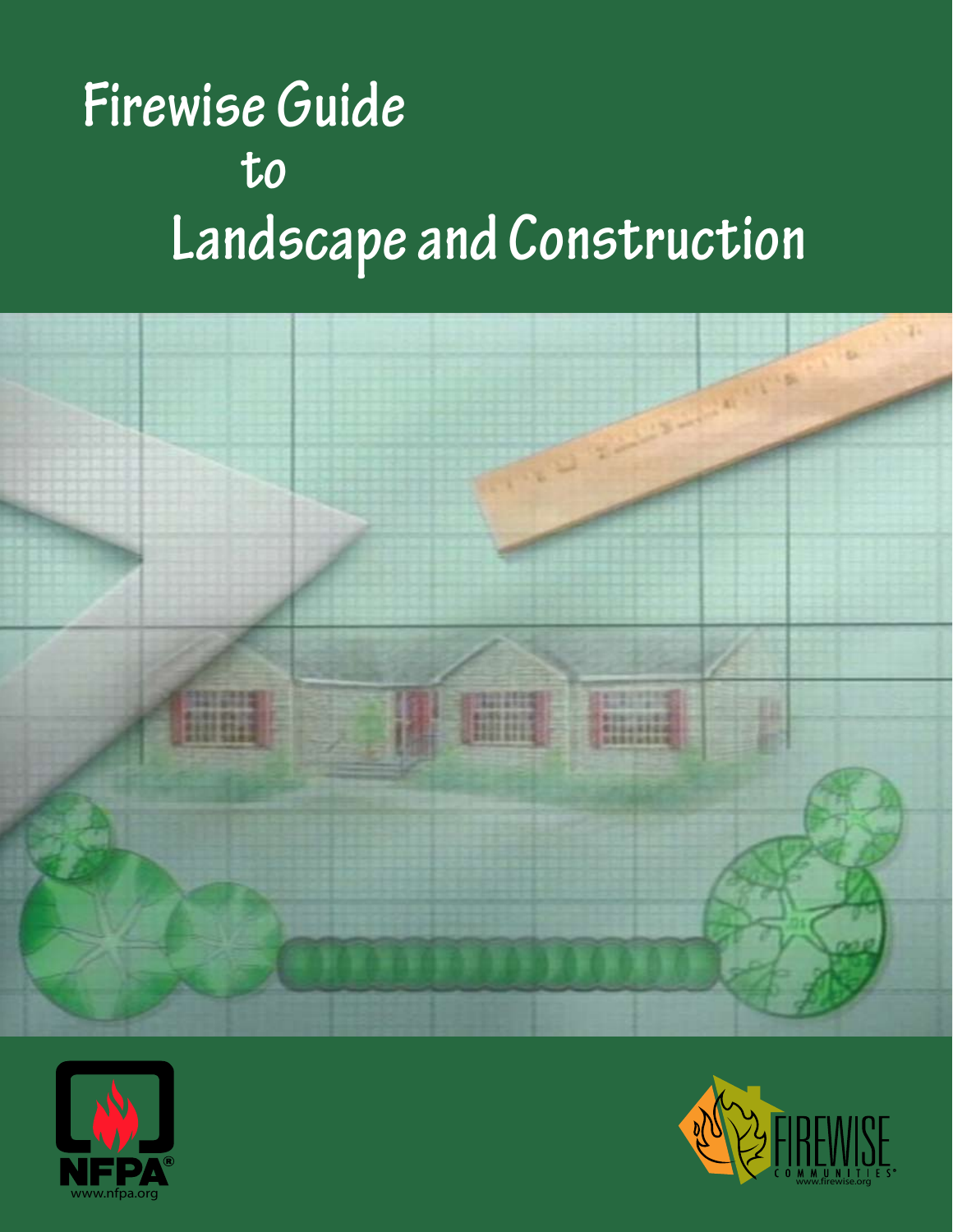## **Guide to Landscaping**

*The primary goal for Firewise landscaping is fuel reduction — limiting the level of flammable vegetation and materials surrounding the home and increasing the moisture content of remaining vegetation. This includes the entire 'home ignition zone' which extends up to 200 feet in high hazard areas.*

### *Use the Zone Concept*

**Zone 1** is the 30 feet adjacent to the home and its attachments; **Zone 2** is 30 to 100 feet from the home; **Zone 3** is 100 to 200 feet from the home.

**Zone 1 (All Hazard Areas)** *This well-irrigated area encircles the structure and all its attachments (wooden decks, fences, and boardwalks) for at least 30 feet on all sides.* 

- 1) Plants should be carefully spaced, low-growing and free of resins, oils and waxes that burn easily.
- 2) Mow the lawn regularly. Prune trees up six to ten feet from the ground.
- 3) Space conifer trees 30 feet between crowns. Trim back trees that overhang the house.
- 4) Create a 'fire-free' area within five feet of the home, using non-flammable landscaping materials and/or high-moisture-content annuals and perennials.
- 5) Remove dead vegetation from under deck and within 10 feet of house.
- 6) Consider fire-resistant material for patio furniture, swing sets, etc.
- 7) Firewood stacks and propane tanks should not be located in this zone.
- 8) Water plants, trees and mulch regularly.
- 9) Consider xeriscaping if you are affected by water-use restrictions.

**Zone 2 (Moderate and High Hazard Areas)** Plants in this zone should be low-growing, wellirrigated, and less flammable.

1) Leave 30 feet between clusters of two to three trees, or 20 feet between individual trees.

- 2) Encourage a mixture of deciduous and coniferous trees.
- 3) Create 'fuel breaks', like driveways, gravel walkways and lawns.
- 4) Prune trees up six to ten feet from the ground.

**Zone 3 (High Hazard Areas)** Thin this area, although less space is required than in **Zone 2**. Remove smaller conifers that are growing between taller trees. Remove heavy accumulation of woody debris. Reduce the density of tall trees so canopies are not touching.

#### **Maintaining the Firewise Landscape**

- $\checkmark$  Keep trees and shrubs pruned six to ten feet from the ground.
- $\sqrt{R}$ emove leaf clutter and dead and overhanging branches.
- $\sqrt{2}$  Mow the lawn regularly and dispose of cutting and debris promptly.
- $\checkmark$  Store firewood away from the house.
- $\sqrt{M}$ aintain the irrigation system regularly.
- $\sqrt{\ }$ Familiarize yourself with local regulations regarding vegetative clearance, debris disposal, and fire safety requirements for equipment.



Create a cinder block wall around the perimeter of your yard and use grass and slate to break up the landscape.



The use of pavers and rock make for a pleasing effect and creates a fuel break.



Use grass and driveways as fuel breaks from the house.



Use faux brick and stone finishes and highmoisture-content annuals and perennials.



Use groupings of potted plants that include succulents and other drought resistant vegetation.

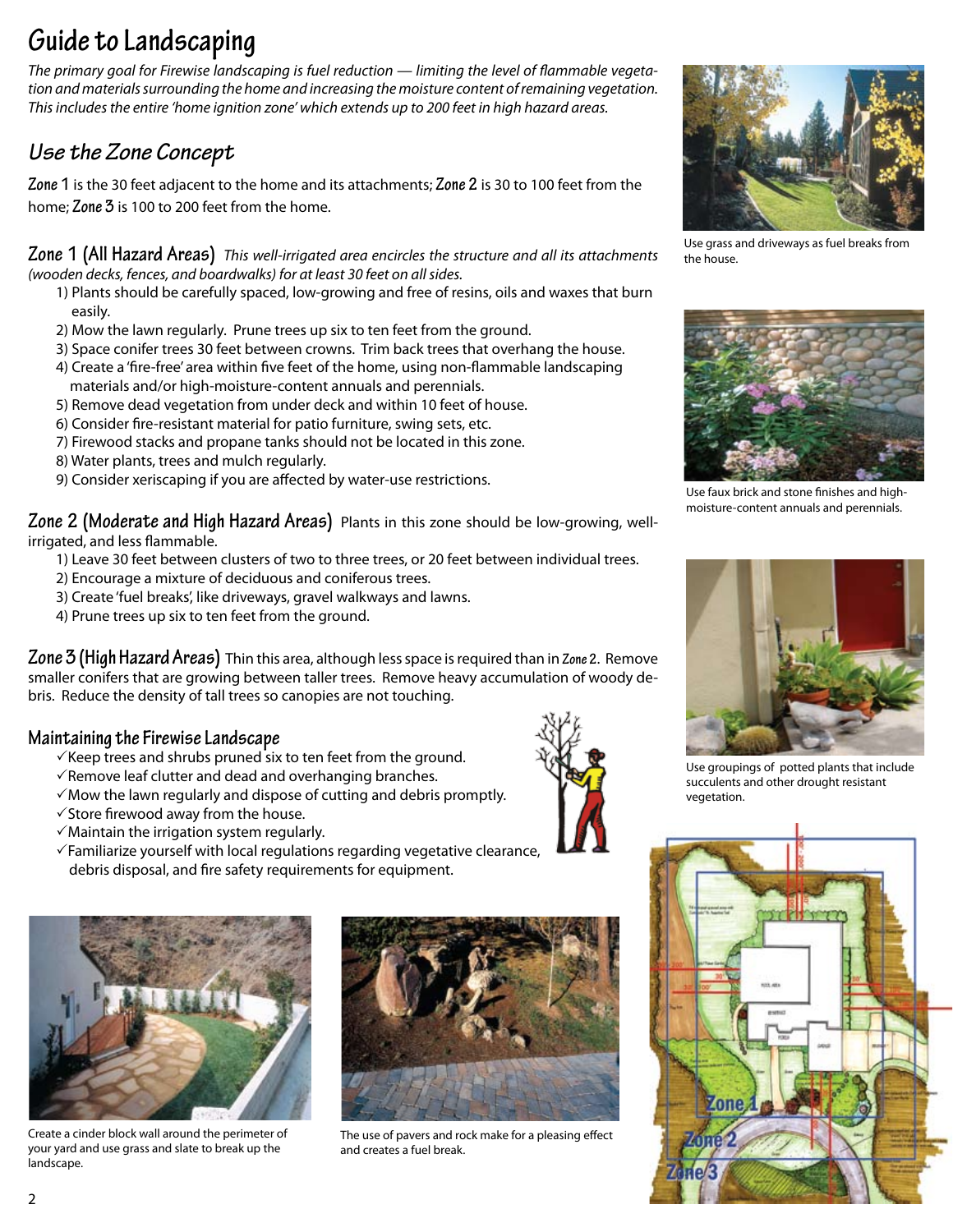## **Guide to Construction**



The roof is the most important element of the home. Use rated roofing material.



Cover openings with 1/8" metal screen to block fire brands and embers from collecting under the home or deck.



Use non-flammable fencing if attached to the house such as metal.



Use glass skylights; plastic will melt and allow embers into the home.

*"When considering improvements to reduce wildfire vulnerability, the key is to consider the home in relation to its immediate surroundings. The home's vulnerability is determined by the exposure of its external materials and design to flames and firebrands during extreme wildfires. The higher the fire intensities near the home, the greater the need for nonflammable construction materials and a resistant building design." – Jack Cohen, USDA-Forest Service*

#### **Use Rated Roofing Material.** Roofing material with a Class A, B or C rating is fire resistant and will help keep the flame from spreading. Examples:

- $\checkmark$  Composition shingle
- $\checkmark$  Metal
- $\checkmark$  Clav
- $\checkmark$  Cement tile

#### **Use Fire-Resistant Building Materials on Exterior Walls.** Examples include:

- $\checkmark$  Cement
- $\checkmark$  Plaster
- $\checkmark$  Stucco
- $\checkmark$  Masonry (concrete, stone, brick or block)

While vinyl is difficult to ignite, it can fall away or melt when exposed to extreme heat.

**Use Double-Paned or Tempered Glass.** Double-pane glass can help reduce the risk of fracture or collapse during an extreme wildfire. Tempered glass is the most effective. For skylights, glass is a better choice than plastic or fiberglass.

**Enclose Eaves, Fascias, Soffits and Vents.** 'Box' eaves, fascias, soffits and vents, or enclose them with metal screens. Vent openings should be covered with 1/8" metal screen.

**Protect Overhangs and Other Attachments.** Remove all vegetation and other fuels from around overhangs and other attachments (room additions, bay windows, decks, porches, carports and fences). Box in the undersides of overhangs, decks and balconies with noncombustible or fireresistant materials. Fences constructed of flammable materials like wood should not be attached directly to the house.

Anything attached to the house (decks, porches, fences and outbuildings) should be considered part of the house. These act as fuel bridges, particularly if constructed from flammable materials.

- 1) If a wood fence is attached to the house, separate the fence from the house with a masonry or metal barrier.
- 2) Decks and elevated porches should be kept free of combustible materials and debris.
- 3) Elevated wooden decks should not be located at the top of a hill. Consider a terrace.



Enclose eaves and soffits.



Enclose under decks so firebrands do not fly under and collect.